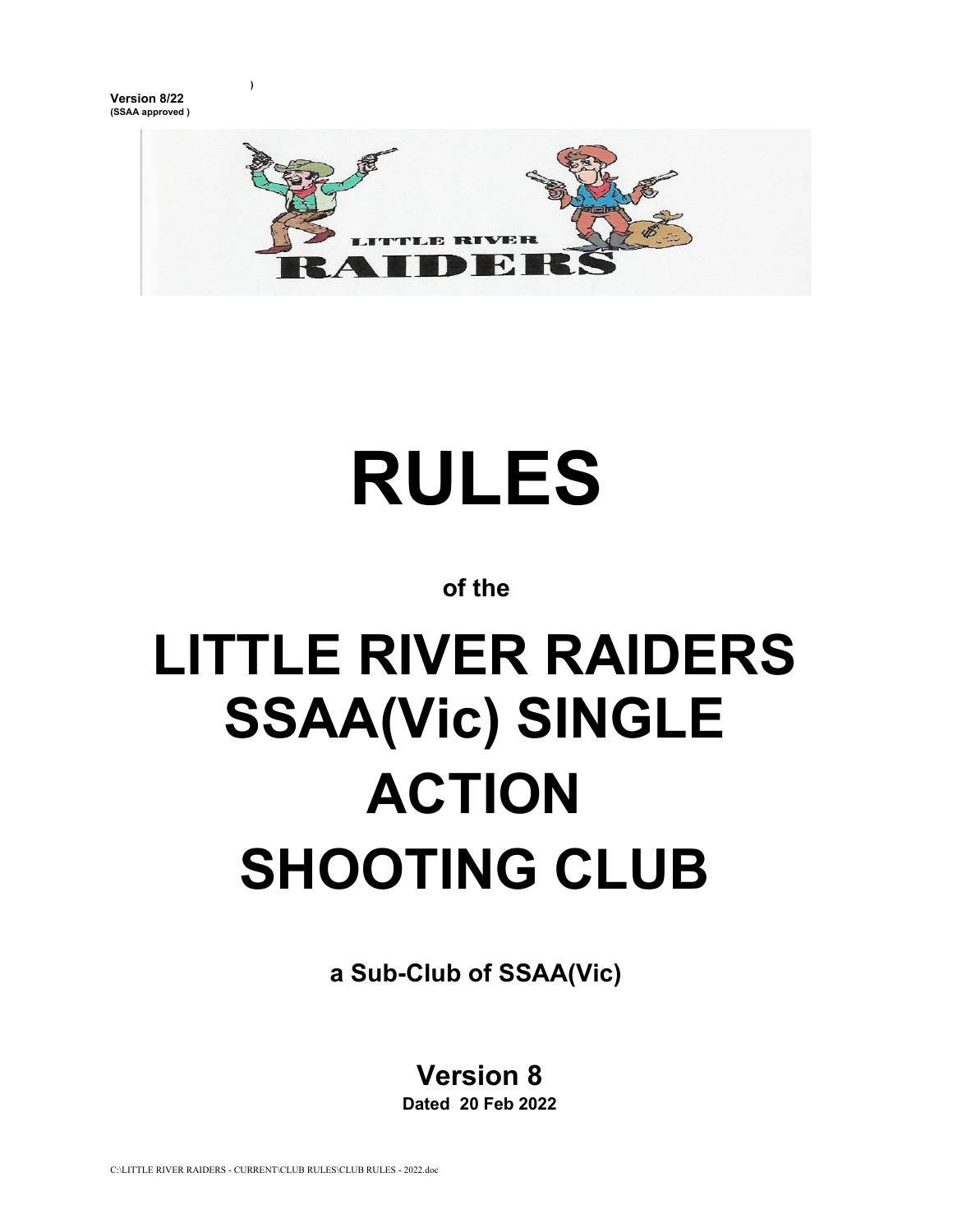### **Rules of Little River Raiders**

#### **1.0 Name**

1.1 The Club shall be known as Little River Raiders SSAA (Vic) Single Action Shooting Club (hereinafter referred to as "the Club" or "Little River Raiders").

#### **2.0 SCOPE**

The Club is formed as a not-for-profit organisation to provide a forum and venue for persons wishing to pursue the organised target shooting sport of single action shooting.

#### **3.0 Aims and Objectives**

- 3.1 To promote an interest and participation in Single Action Shooting.
- 3.2 To organise and promote regular competitive Single Action target shooting.
- 3.3 To provide a social and active club environment to encourage participation of shooters from all backgrounds and varying skill levels.
- 3.4 To hold regular meetings where members can share knowledge of firearms types, characters and history of the old American west.

#### **4.0 SSAA (Vic) Constitution and Club Rules**

- 4.1 The Club is a Sub-Club of SSAA (Vic), and shall be governed by the SSAA (Vic) Constitution and these Rules.
- 4.2 The Club shall report regularly (i.e. Quarterly), and submit all returns, to SSAA (Vic) State Office as required by the Constitution and SSAA (Vic) Procedures Manual.

#### **5.0 Membership**

- 5.1 Membership shall be open to all financial SSAA members on completing an application form, payment of the requisite fee (see attached Schedule) and approval by the Committee.
- 5.2 Except for Social Members (see 5.3(iii)), financial membership of Sporting Shooters Association Australia (SSAA) is a condition of continuing membership of Little River Raiders.

#### 5.3 **Classes of Membership**

(i) **Foundation Member** – open only to members who join and remit fee by 31st March 2002.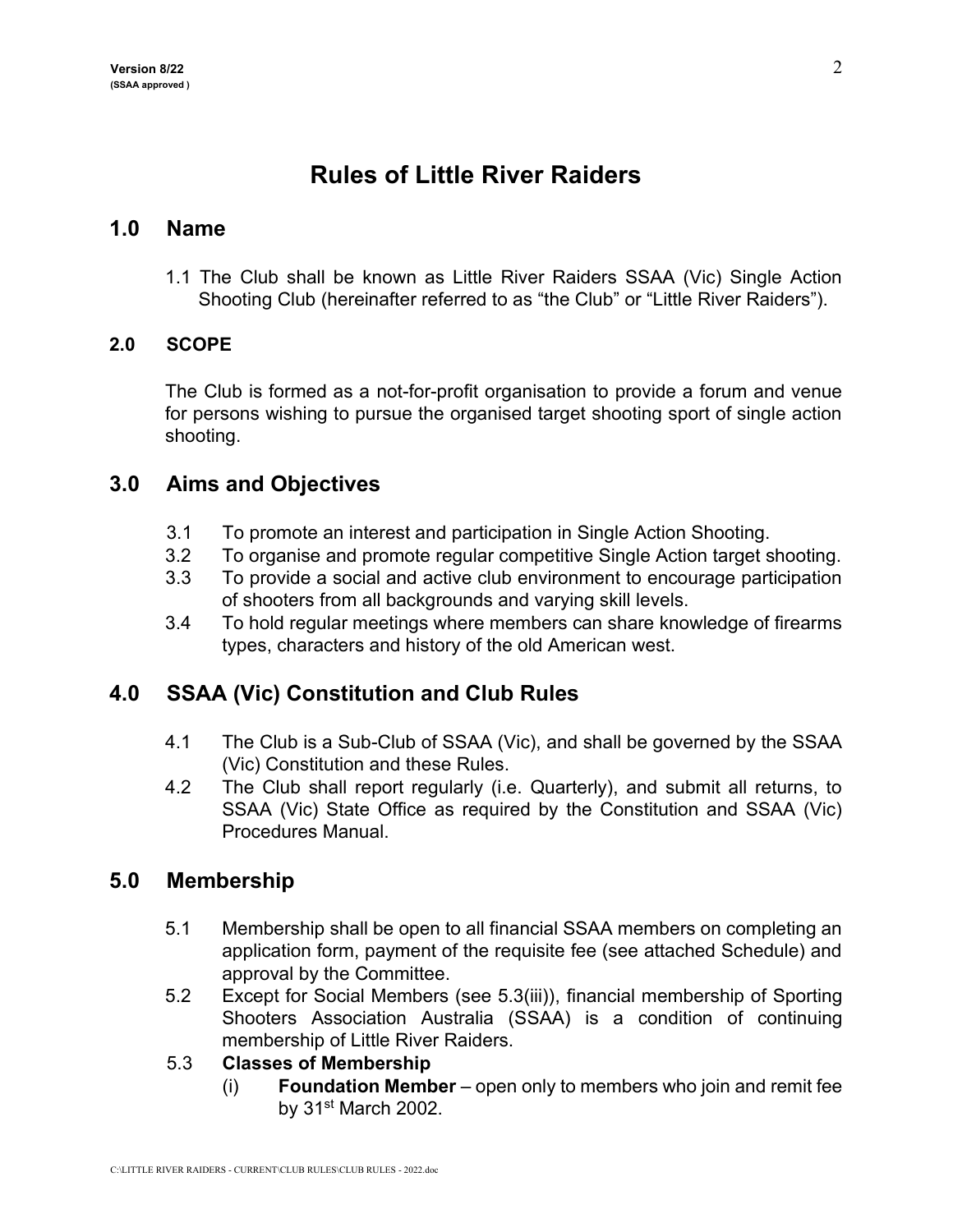- (ii) **Ordinary Member** 18 and over adult shooting member.
- (iii) **Social Member** Non-shooting Member.
- (iv) **Junior Member** Aged under 18 years as at the beginning of the membership year.
- (v) **Life Member** Life membership may be conferred upon a member on nomination by a resolution of the Committee, such nomination to be passed at either a General or Annual General Meeting, in recognition of outstanding and meritorious service to the Club and the sport of single action shooting. Life membership will confer upon the recipient all membership rights and entitlements, free of the annual membership subscription.
- 5.4 The membership period shall be from 1 July of each year to 30 June the following year.
- 5.5 Membership shall be provisional for the first six months or other period as specified by the State laws and regulations.
- 5.6 Joining members (other than Social Members) not then holders of the appropriate licence/s must apply for the appropriate licence/s within six months of joining.
- 5.7 Members must remain financial at all times. In accordance with the *Firearms Act 1996*, membership will terminate immediately if the members' annual subscription is not received by the due date.
- 5.8 Members must hold the appropriate firearms licences before competing in competitions.
- 5.9 Members who own handgun/s must complete not less than 10 participations in Approved Club Matches or Shoots throughout the club (not calendar) year, 4 of which must be at an official Little River Raiders Single Action Club day. The onus of proof of participation rests with the member.
- 5.10 All members shall undertake to provide for safe storage of firearms and ammunition as required by the *Firearms Act 1996* (as amended).
- 5.11 The Secretary must maintain a register of members, including the attendance register. A member may inspect his/her own entry in these registers.
- 5.12 The Club shall maintain privacy laws as prescribed by the federal *Privacy Act 1988* in regard to members details.

#### **6.0 Membership, Joining & Subscription Fees**

6.1 The Schedule of Fees shall be set from time to time by a General Meeting of Members with any variations thereto to apply from the beginning of the next membership period, provided that there must be a minimum of three months notice to members of intended changes.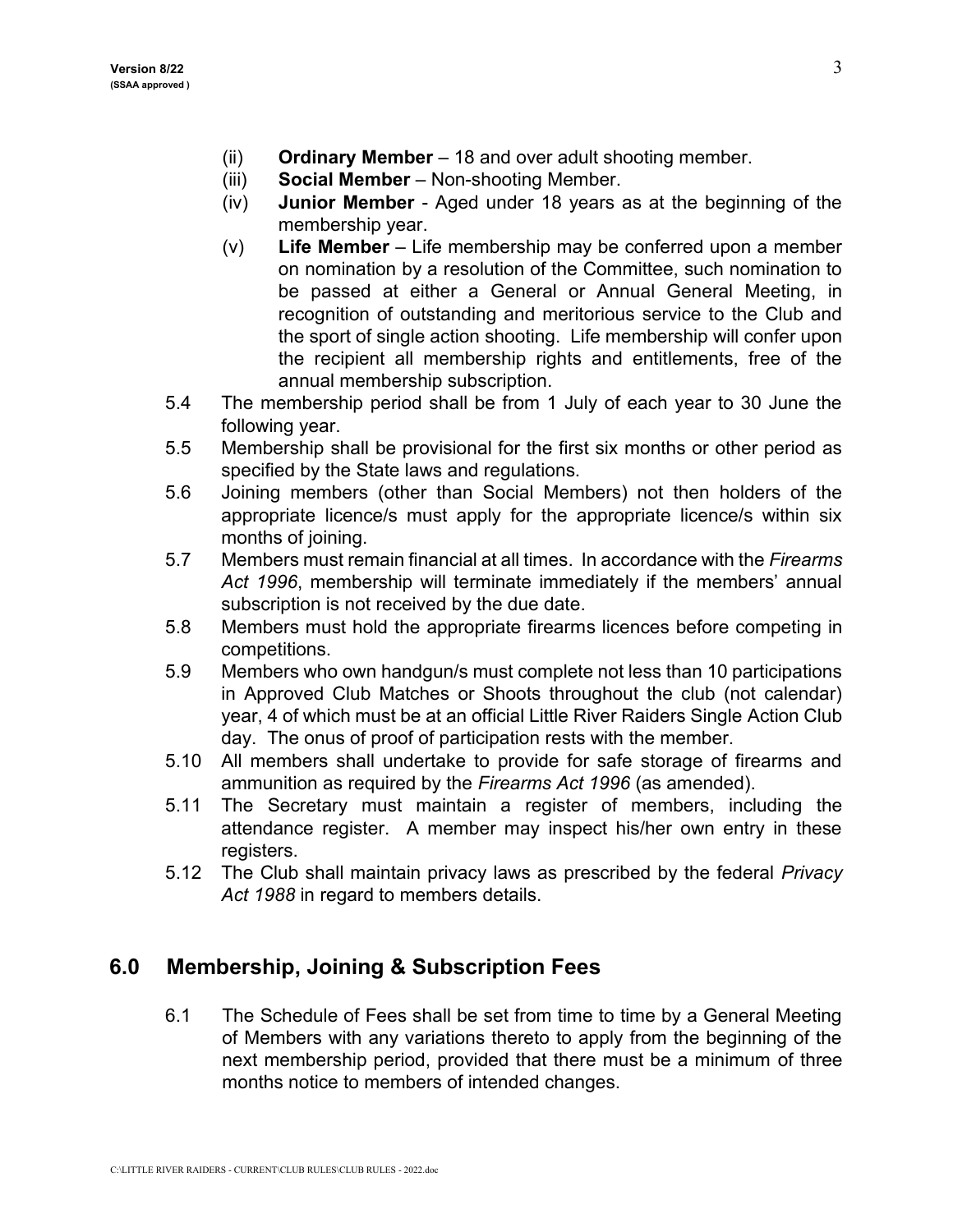6.2 The fees will be advised to the membership via circular, newsletter, or other appropriate medium.

#### **7.0 Committee**

- 7.1 There shall be formed a Committee comprised of Office Bearers and ordinary Committee members to manage the affairs of the Club.
- 7.2 The office holders of the Club shall be elected each year at the annual general meeting and consist of:- (i) President
	- (ii) Vice President
	- (iii) Secretary
	- (iv) Treasurer
	- (v) Captain
	- (vi) Safety Officer
	- (vii) Competitions Officer
	- (viii) Social Secretary
	- (ix) Publicity/publications Officer
	- (x) Up to three Committee Members
- 7.3 The Committee can combine the above positions or create additional Committee members as it sees fit (or as elected at the annual general meeting).
- 7.4 Casual vacancies may be appointed by the Committee.
- 7.5 **Powers of the Committee**
- 7.5.1 The Committee shall control and manage the business and affairs of the Club.
- 7.5.2 The Committee may act, notwithstanding any vacancy in its body, provided a quorum is present.
- 7.5.3 Subject to these Rules, the Committee has power to perform all such acts and things as appear to the Committee to be essential for the proper management of the business and affairs of the Club, other than those powers and functions that are required by these Rules to be exercised by general meetings of the members.

#### **8.0 Finances**

- 8.1 The financial year shall be from 1 May to 30 April each year.
- 8.2 The Treasurer will maintain a record of finances of the Club.
- 8.3 The Treasurer shall maintain an asset register of the Club, and provide details of such assets to the SSAA (Vic) State Office.
- 8.4 The Treasurer shall every two months, provide a full financial position to the Committee, a full financial position to the Annual General Meeting and provide such financial and other information to State Office as required in the Procedures Manual.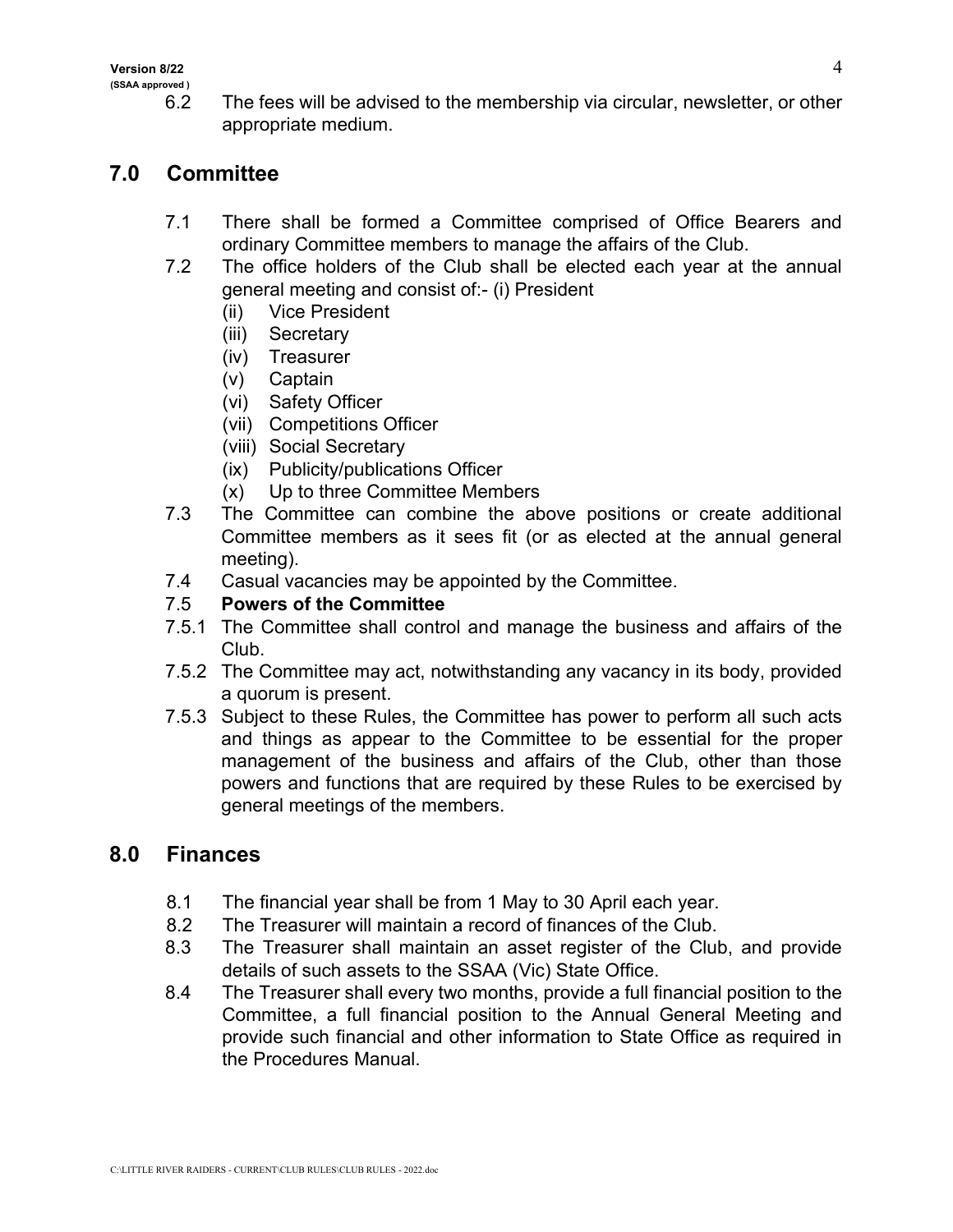- 8.5 The Club will maintain a bank account to operate on the basis of two signatures from the President, Secretary, Treasurer and Captain, one of whom must be the Treasurer (or his/her delegate).
- 8.6 The Club shall register under GST law as a not for profit sub-entity, and provide details to the SSAA (Vic) State Office.
- 8.7 **Special Levies**: The Club may apply special levies of members provided any such levy must be approved by a general meeting of members.

#### **9.0 Meetings**

- 9.1 **Committee meetings** The Committee shall meet at least once every two months. A quorum for a Committee meeting shall be at least four members of the Committee.
- 9.2 **Annual General Meetings** The Club shall hold an Annual General Meeting each year to be held not less than one month and not more than three months following the end of the financial year. 21 days notice of the meeting shall be given. A quorum of the Annual General Meeting shall be 25% of the membership and a minimum of at least twelve members.

The ordinary business of the Annual General Meeting shall be to –

- a. confirm the minutes of the previous Annual General Meeting; and
- b. receive from the Committee reports upon the transactions of the Club during the preceding financial year; and
- c. elect the Club Office Bearers and ordinary members of the committee; and
- d. receive and consider the audited financial statements of the Club; The Annual General Meeting may conduct any special business of which notice has been given in accordance with these Rules.

A Notice of Motion of special business must be submitted in writing in such time as to be distributed with the Notice of Meeting, and must be signed by both a Mover and Seconder.

9.4 **Special General Meetings** – Can be convened by the Committee, or by notice in writing, given into the hand of the Secretary, and signed by not less than five financial members, stating the purpose of the meeting, including the specific terms of any motion intending to be put, such Notice of Motion to be signed by a Mover and Seconder. Upon service of such notice the Secretary will cause such meeting to be convened without delay giving not less than 21 days notice of the time and place of such meeting and including in the notice its stated purpose and the specific terms of any motion intended to be put.

Only agenda items on notice may be addressed at a Special General Meeting.

The quorum shall be the same as for the Annual General Meeting.

9.5 **Absence of a Quorum** – **Committee Meetings**: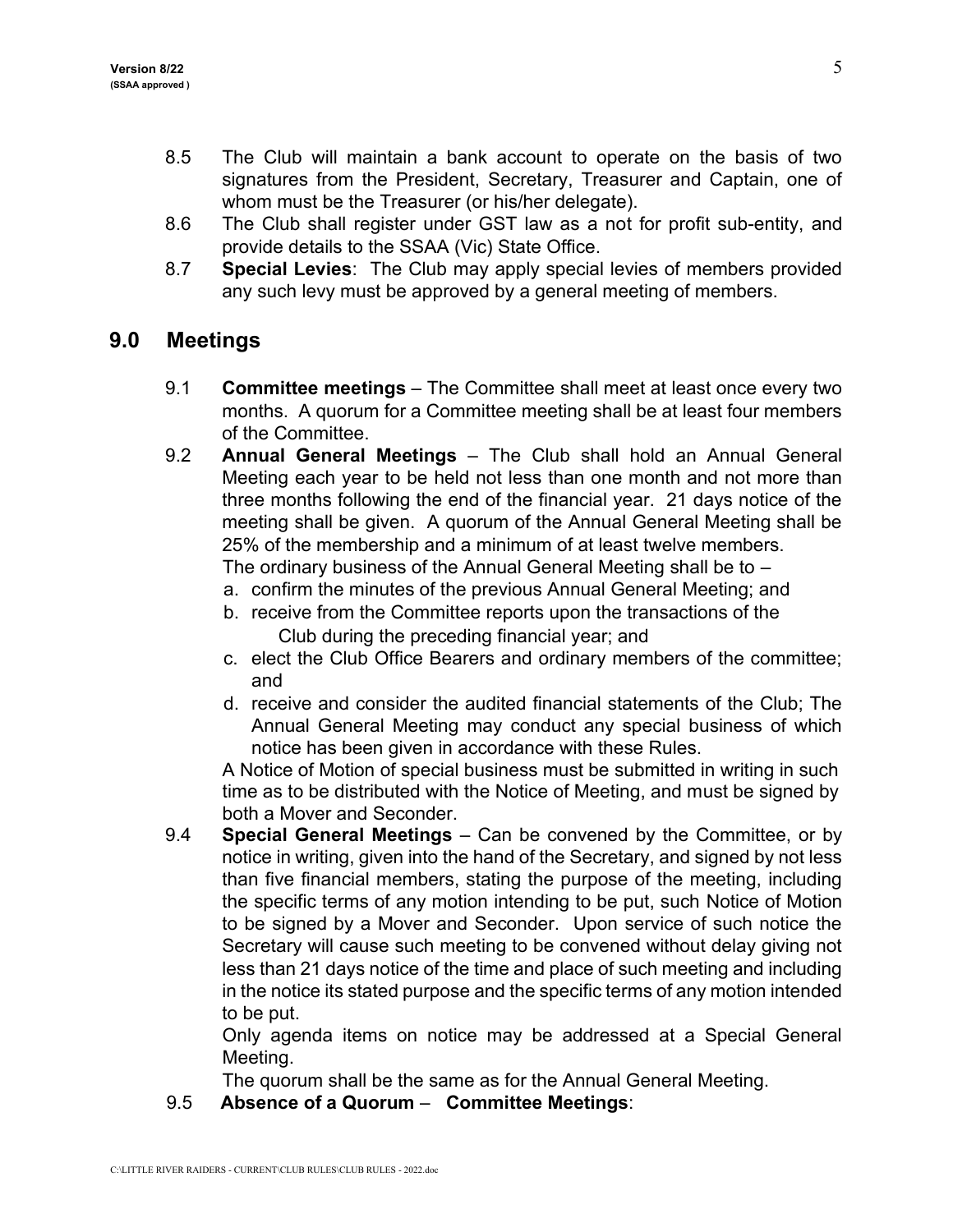If, within half an hour of the appointed time for the commencement of a meeting a quorum (four Committee members) is not present, the meeting shall stand adjourned to the next available date as determined by the Chairperson (or Secretary in the absence thereof). If at the adjourned meeting a quorum is not present within half an hour of the appointed commencement time, the members personally present shall be a quorum.

**General Meetings**: If, within half an hour of the appointed time for the commencement of a meeting a quorum is not present, the meeting shall stand adjourned to the next available date as determined by members present. If at the adjourned meeting a quorum is not present within half an hour of the appointed commencement time, the members personally present (being not less than 5) shall be a quorum.

In the case of a meeting convened at the request of members - if, within half an hour of the appointed time for the commencement of a meeting a quorum is not present, the meeting must be dissolved.

- 9.6 **Voting -** Only financial members of the club can speak and vote at any meeting. All votes must be given personally. Observers may attend meetings but may only speak with the permission/invitation of the Chairman, have no voting rights and cannot move or second motions.
- 9.7 **Decisions of Meetings** shall be by simple majority (except in the case of a proposed alteration of the Rules), usually by show of hands at the discretion of the Chairman.

#### **10.0 Competitions**

- 10.1 The Club shall promote the shooting discipline of Single Action shooting and the Single Action Shooting Society (SASS) Handbook shall regulate the conduct of the sport.
- 10.2 The Club shall conduct regular club single action competitions.
- 10.3 The Club shall allow early period sub-interest groups such as Colonial Action and Black Powder.
- 10.4 Club competition rules are subject to review by the Committee, and shall be in the interest of Single Action, the spirit of having fun and introduction of new shooters to the sport. From time to time the Club may allow noncompliance of SASS rules at Club competition level.
- 10.5 Competition fees will be as determined from time to time by a General Meeting of members, with notice as per Rule 6.2 hereof.
- 10.6 The committee determines trophies and prizes for day and aggregate events.

#### **11.0 Discipline, Appeals, Disputes and Mediation**

11.1 Any member found to be guilty of serious breach of safety or of conduct likely to bring the Club into disrepute may, at the discretion of the